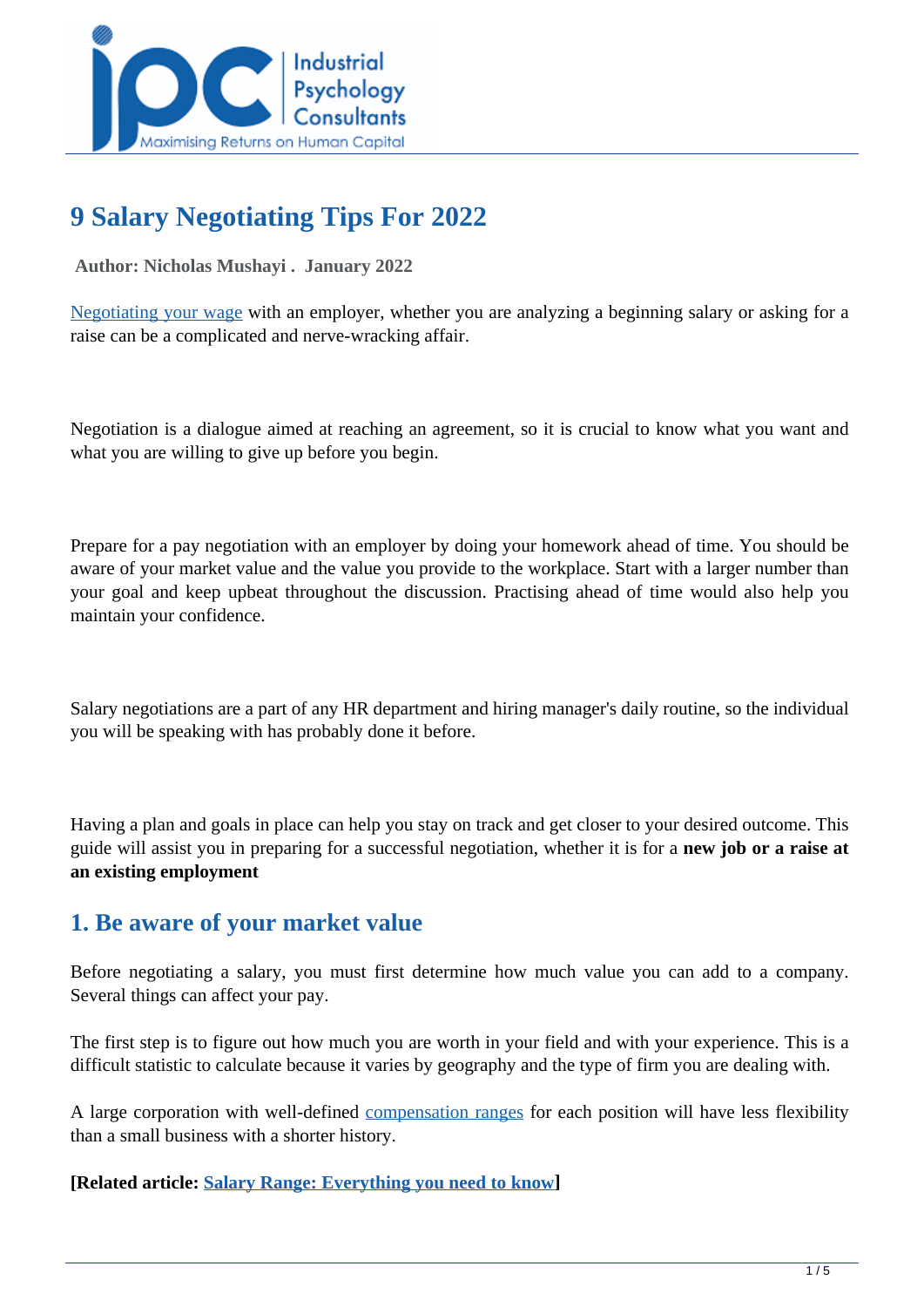

It is necessary to know what compensation you should aim for depending on your experience, but it is also crucial to determine how little is too little. Recognizing when to walk away is an integral part of knowing your worth.

Salaries vary widely depending on industry, seniority, and location; therefore, negotiating for a reasonable compensation package is essential.

To begin, research what people in your position, with your degree of experience, are earning in your area.

#### **[Related article: [Salary Trends in Africa: Everything You Need to Know](../articles/salary-trends-in-africa-everything-you-need-to-know)]**

The typical compensation for an office manager in Harare differs from that of an office manager in Kadoma.

The next step is to compare the average compensation with your [market value a](../market-salaries)fter examining the job's compensation range.

# **2. What have you accomplished so far?**

Demonstrating to your bargaining partner why you are worth the investment of a higher wage is an essential element of the process. A summary of your achievements, honours, and evidence of how you have benefited the company will assist you in making your claim.

A good [performance review](../articles/the-ultimate-guide-to-performance-appraisals) will help you negotiate a raise, but you should not wait until the end of the year to ask. Try to negotiate before the next year's budget is finalized, as this will increase your chances of success.

#### **[Related article: [The ultimate guide to performance appraisals\]](../articles/the-ultimate-guide-to-performance-appraisals)**

When negotiating with a potential employer, real examples of your accomplishments and proof that you are a valued asset to them are more crucial than previous performance assessments.

### **3. Make a list of talking points**

As you prepare your negotiating notes, consider using the following question as a foundation for your discussion: Why do you think you're entitled to a better salary than others? Make a list of talking points and be as specific as possible before contacting the employer. These particulars could include things like:

- Goals you have met, the income you have helped drive, or honours you have won in previous employment are examples of your achieved results. If at all possible, use real numbers.
- Years of industry experience, especially if you have more than the minimum criteria mentioned by the business.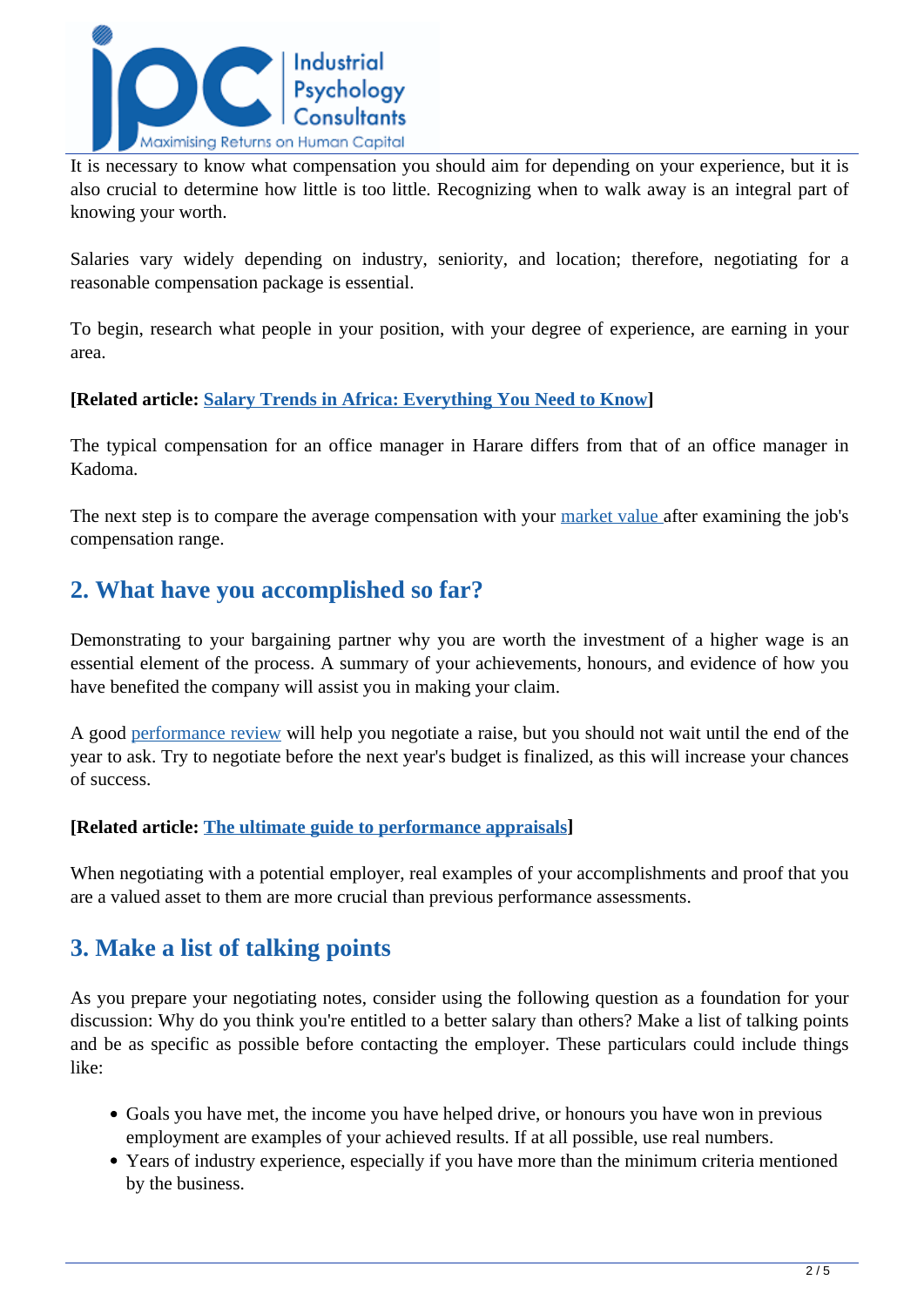

- Certifications or talents, especially if they're in high demand in your industry.
- The average salary for similar occupations given by other similar businesses

**[Related article: [How to negotiate for a salary when offered a job](../articles/How-To-Negotiate-For-A-Salary-When-Offered-A-Job)]**

# **4. Practice**

The most crucial step, above all, is to prepare ahead of time. Prepare for difficult questions by knowing your content and practicing until you are comfortable with your strategy. Your negotiator will most likely be seasoned and have a lower personal stake in the outcome, making it more straightforward for them to stick to their guns.

Prepare your approach ahead of time and come up with replies to queries that make you apprehensive, so you do not get nervous during the negotiation. Your preparation will get you over the finish line, and your confidence will get you halfway there.

The best way to practice is in front of a reliable friend or colleague who can provide constructive feedback. Alternatively, you can record your conversation using a camera or speak in front of a mirror.

This stage is particularly crucial because talking about money might be awkward at times, but the more you practice, the more at ease you'll be when the time comes to have the conversation.

# **5. Be firm, persuasive, and confident**

Negotiating a raise successfully requires confidence and persuasiveness.

It is just as crucial to delivering your negotiation with confidence. The more self-assurance you exude, the more likely your employer will value your opinion. Arrogance, or an inflated perception of one's importance, should not be mistaken with confidence, which is an appreciation of one's strengths and traits. In a negotiation, a lack of confidence might lead to over-explaining or apologizing for your proposal, both of which are detrimental. Instead, describe your requested salary clearly and, coupled with a brief explanation of why.

Remember that you're offering the organization a valuable collection of skills and experience. If you believe the employer's initial offer falls short of the value your skills and experiences deserve, be prepared to back up your request with market salary research and personal value figures, and be confident in your decision to ask for more.

### **6. Go for the top of the range**

One basic tenet of wage negotiation is to offer the employer a somewhat greater number than your target. This way, even if their offer is reduced, you'll still have a wage offer to consider. If you provide a pay range, the company will almost certainly err on the low end, so be sure the lowest value you submit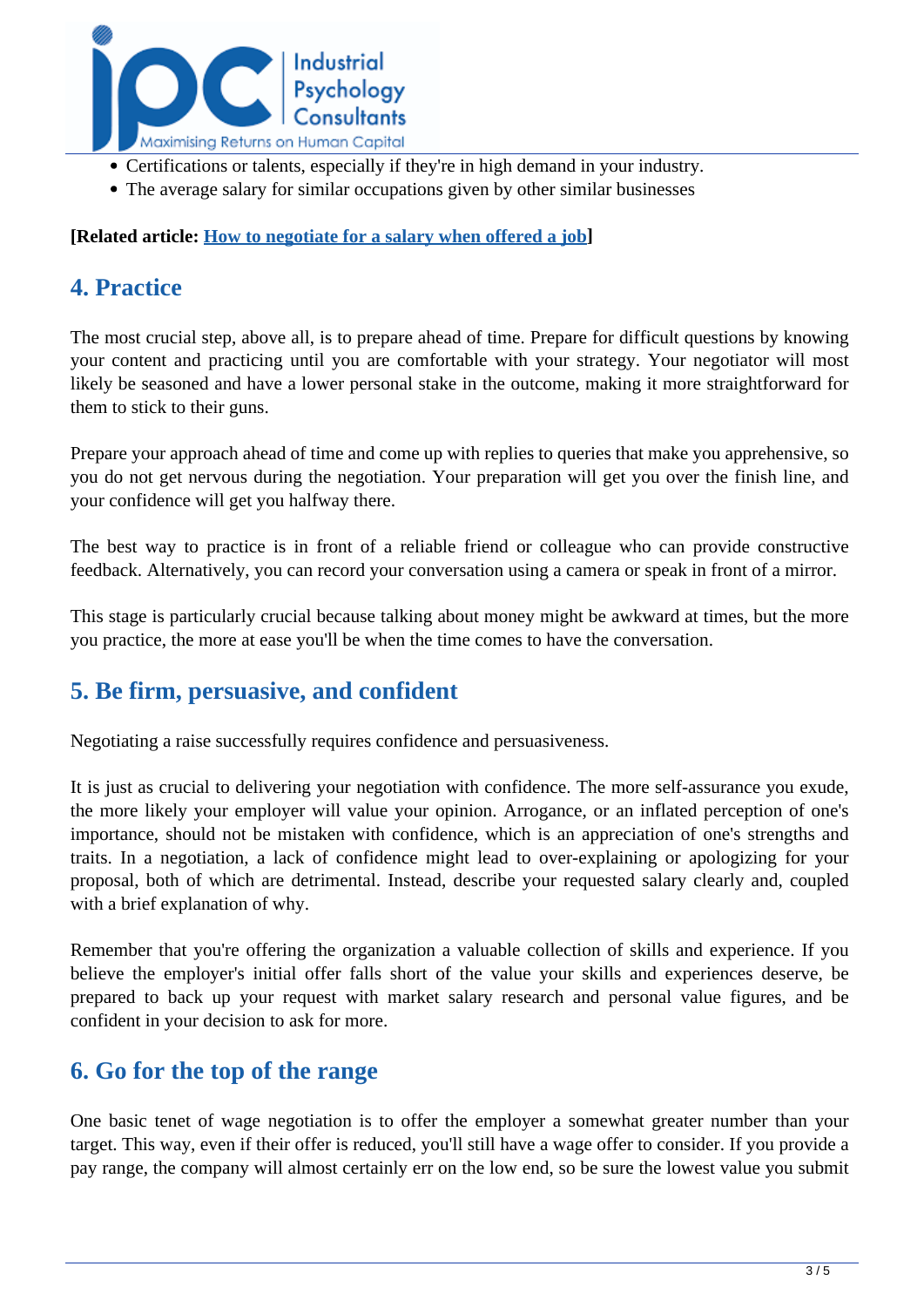

is still a fair amount.

After you've gathered as much information as possible about your market value and the employer's ability to pay, you should choose a wage range to begin discussions. Aim high, so you have room to compromise without falling short of your original target.

If you provide a pay range, the employer will almost probably err on the low end, so be sure the lowest number you submit is still reasonable.

It puts you in a strong position, to begin with, and they are more likely to take you seriously as a result.

# **7. Share any expenses you've incurred as a result of your job**

You might also ask for a raise to cover any expenses you've spent as a result of taking the job. For example, if you're moving to a different city for work, you'll have to pay for both moving and any fees related to selling or leasing your existing house. If you take a job that is further away from home, you must account for commuting costs such as train fares or gas, as well as wear and tear on your vehicle. It's not uncommon for candidates to request that their salaries be adjusted to account for expenses incurred as a result of accepting employment.

## **8. Be ready to answer some difficult questions**

Recruiters and hiring managers are used to negotiating, so they'll be ready to ask you some tough questions to figure out your motivations. It's critical not to be shaken by these queries and be truthful. You can anticipate being asked the following questions:

- Do you think we're the best option?
- Will you accept employment immediately if the compensation is increased?
- Do you have any other possible should not?

### **9. Don't be scared to walk away if you need to**

A company may not satisfy your minimal income need or provide extra advantages that make it worthwhile for you to apply. Alternatively, the company may counter-offer a wage that is higher than their initial offer but lower than your desire. In this case, you must decide whether the lesser compensation is worth the job.

If it's less stressful than your current job, it's closer to home, or it gives you more flexibility or free time, you might be ready to take a lower income. If this is not the case, you might consider taking a break and exploring other options.

*This article was written by Nicholas T. Mushayi, a consultant at the Industrial Psychology Consultants, a Human Resources and Management Consultants Company. He can be contacted at*